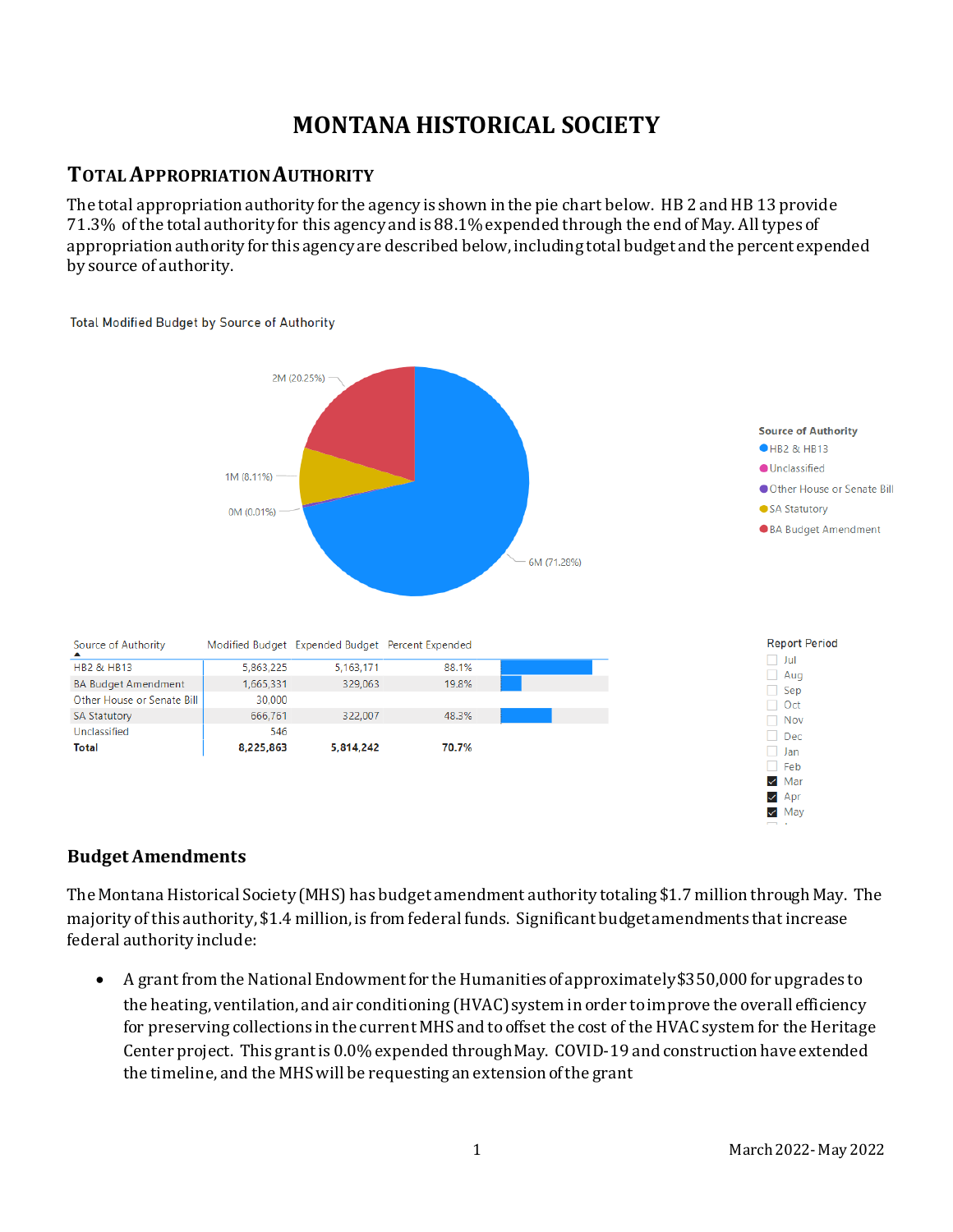- A grant from the National Endowment for the Humanities of approximately \$289,000 for the digitization of Montana newspapers. This is the fifth round of funding for the National Digital Newspaper Program. This grant is 5.2% expended through May; however, the grant period ends August 31, 2023
- A grant from the National Park Service Historic Revitalization Program of approximately \$240,000. Expenditures total \$90,284 through May. This grant provides funds to the grantee to complete conservation work on brick-and-mortarprojects. There have been construction delays related to COVID-19. This grant period ends September 2022, but there may be an opportunity to extend this grant period, if needed.

In addition to the budget amendment authority for federal funds, state statute allows the Montana Historical Society to amend enterprise fund authority due to enterprise revenue resulting from sales to the public (17-7- 402, MCA). Budget amendment authority for enterprise funds totals \$310,500 through May and includes:

- An increase in authority of \$70,000 and 1.25 FTE in FY 2022 to support the recording of cultural resource sites and survey information into the geo-database format
- An increase in authority of \$20,000 and 0.25 FTE in FY 2022 to allow the Montana Historical Society to digitize, develop metadata, and host their data on Montana newspapers
- Increases in authority totaling \$90,000 from museum store proceeds
- An increase of \$65,000 in operating authority for the publication program

### **Statutory Appropriations**

The Montana Historical Society has several state special revenue funds that are statutorily appropriated, which include:

- Montana Historical Society membership fund
- Original Governor's mansion account
- Sites and signs account
- Lewis and Clark license plates account

Statutory appropriations total \$666,761 and were 48.3% expended throughMay 2022. The slightly lower percentage expended was primarily due to lower expenditures in the sites and signs account. The MHS believes expenditures from this account have been impacted by the COVID-19 pandemic as well as the change in ownership at the sign manufacturing company.

### **Other Bills**

HB 9 includes a \$30,000 appropriation for the Montana Historical Society for the care and conservation of the capitol complex artwork. This appropriation is 0.0% expended through May 31, 2022, but it may be used throughout the 2023 biennium.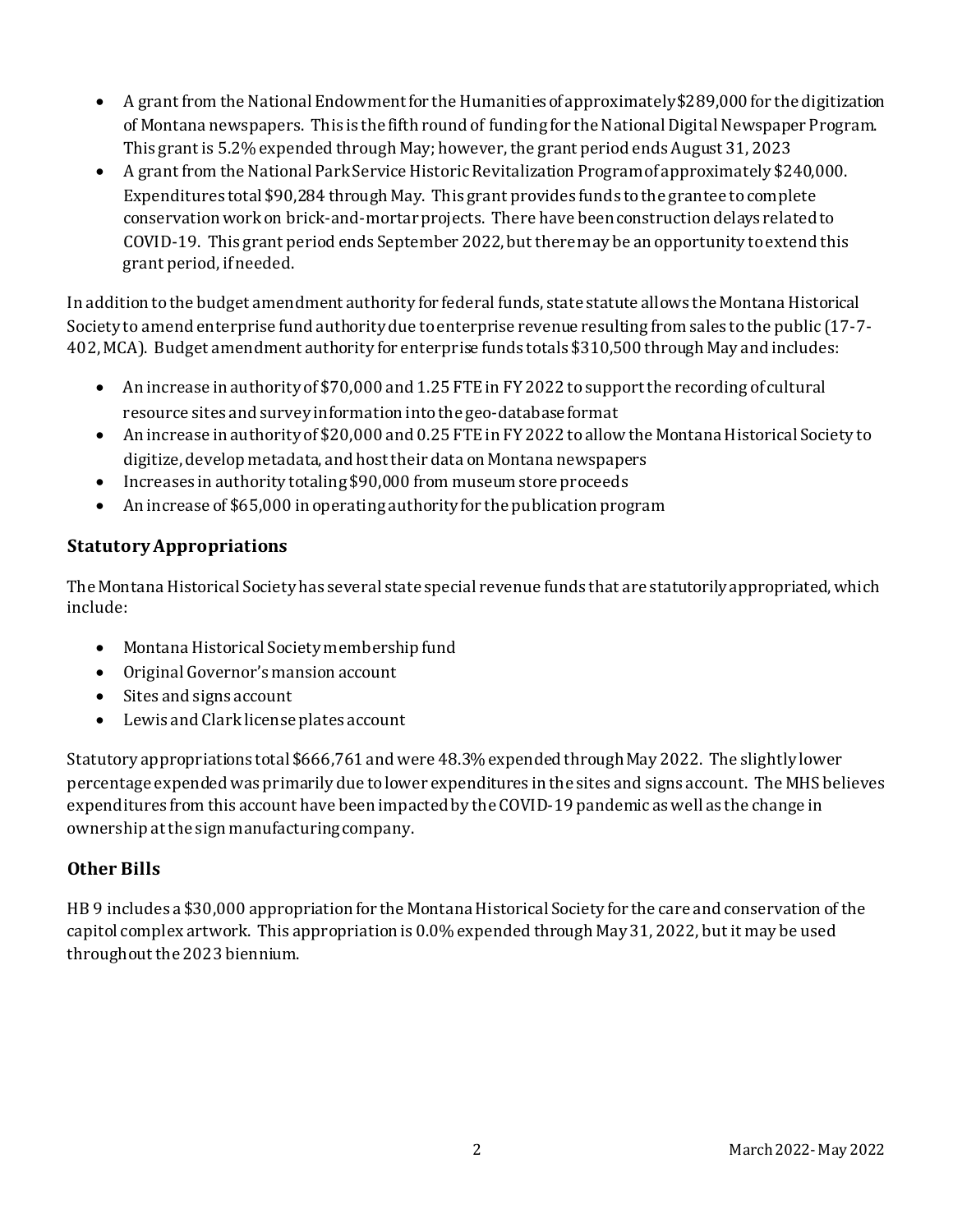# **HB2 BUDGET MODIFICATIONS**

The following chart shows the HB 2 budget as passed by the legislature, including the pay plan, and the HB 2 modified budgetthrough May 2022. Net modifications to the budget include operating plan changes from one expenditure account to another, program transfers, reorganizations, and agency transfers of authority. The positive modifications and negative modifications are shown by program, expenditure account, and fund type.

### **Agency Name** March Modified June Modified Net Modifications **Budget Budget** □ Historical Society 5.863.725 5.863.225  $-500$ **ADMINISTRATION PROGRAM**  $-500$ 1,469,235 1,468,735  $\overline{0}$ **EDUCATION** 425,982 425,982 HISTORIC PRESERVATION PROGRAM 904,773 904,773  $\overline{0}$ **MUSEUM PROGRAM** 1.122.653  $\Omega$ 1,122,653 PUBLICATIONS PROGRAM 497.852 497.852  $\overline{0}$ **RESEARCH CENTER** 1,443,230  $\overline{0}$ 1,443,230 5,863,225 **Total** 5,863,725  $-500$

### Legislative Budget Compared to Modified Budget - HB 2 Only

| Acct & LvI 1 DESC                              | March Modified<br>Budget | June Modified<br>Budget | <b>Net Modifications</b> |  |
|------------------------------------------------|--------------------------|-------------------------|--------------------------|--|
| $\boxplus$ 61000 Personal Services             | 3,631,066                | 3,630,566               | $-500$                   |  |
| $\boxplus$ 62000 Operating Expenses            | 2,039,608                | 1,880,769               | $-158,839$               |  |
| $\boxplus$ 63000 Equipment & Intangible Assets | 96,010                   | 96.010                  |                          |  |
| $\boxplus$ 66000 Grants                        | 87,120                   | 87,120                  |                          |  |
| $\boxplus$ 69000 Debt Service                  | 9.921                    | 168,760                 | 158,839                  |  |

| Fund Type                          | <b>March Modified</b><br><b>Budget</b> | June Modified<br><b>Budget</b> | Net Modifications |  |
|------------------------------------|----------------------------------------|--------------------------------|-------------------|--|
| $\boxplus$ 01 General              | 3,417,918                              | 3,417,538                      | $-380$            |  |
| $\boxplus$ 02 State/Other Spec Rev | 951.897                                | 951.897                        | 0                 |  |
| $\boxplus$ 03 Fed/Other Spec Rev   | 903,834                                | 903,737                        | $-97$             |  |
| $\boxplus$ 06 Enterprise           | 590,076                                | 590.053                        | $-23$             |  |

The Montana Historical Society had net budget modifications of negative \$500 due to a reduction in workers' compensation premiums.

Per 39-71-403(1)(b)(iv), MCA, when workers' compensation premiums are lower than the previous year, state agencies shall reduce personal services appropriations by the amount of the premium reduction. To track the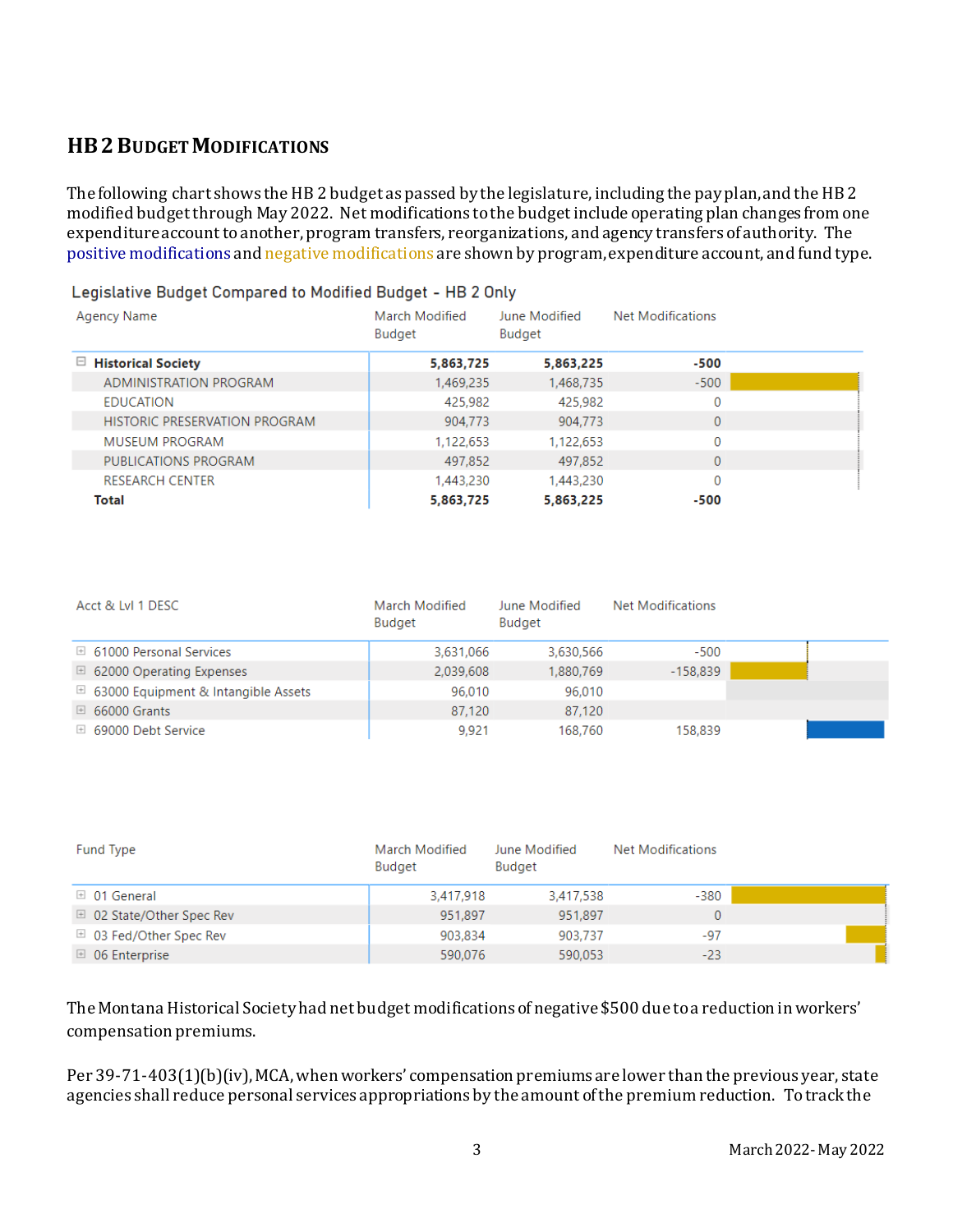changes in appropriation authority, total appropriations are not reduced, instead the Governor's Office of Budget and Program Planning (OBPP) requires state agencies to:

- Reduce HB 2, statutory, and proprietary appropriations
- Create a separate offsetting entry on the financial statements in the same amount using an identifying number for workers' compensation entries

The offsetting entries are identified as "frozen" appropriations, which means the appropriations will not be spent unless authorized by OBPP.

Other budget modifications that net to zero are primarily due to a change to the criteria for recording capital leases. This required \$158,839 to be transferred from operating expenses to debt service.

# **HB2APPROPRIATION AUTHORITY**

The following chart shows the appropriated budget for the agency compared to expenditures through May 31, 2022.



| acclv1 descr                             |           | Modified Budget Expended Budget Percent Expended |       |
|------------------------------------------|-----------|--------------------------------------------------|-------|
| $\boxplus$ Personal Services             | 3,630,566 | 3,289,913                                        | 90.6% |
| $\Box$ Operating Expenses                | 1,880,769 | 1,556,672                                        | 82.8% |
| $\boxplus$ Equipment & Intangible Assets | 96,010    | 91,556                                           | 95.4% |
| $\boxplus$ Grants                        | 87.120    | 70.721                                           | 81.2% |
| $\boxplus$ Debt Service                  | 168.760   | 154.309                                          | 91.4% |

| Program Name                           |           | Modified Budget Expended Budget Percent Expended |       |
|----------------------------------------|-----------|--------------------------------------------------|-------|
| $\boxplus$ ADMINISTRATION PROGRAM      | 1.468.735 | 1.327.999                                        | 90.4% |
| EDUCATION                              | 425,982   | 360,687                                          | 84.7% |
| <b>E HISTORIC PRESERVATION PROGRAM</b> | 904,773   | 782,344                                          | 86.5% |
| <b>E MUSEUM PROGRAM</b>                | 1,122,653 | 1,053,344                                        | 93.8% |
| E PUBLICATIONS PROGRAM                 | 497,852   | 430,441                                          | 86.5% |
| Total                                  | 5,863,225 | 5,163,171                                        | 88.1% |